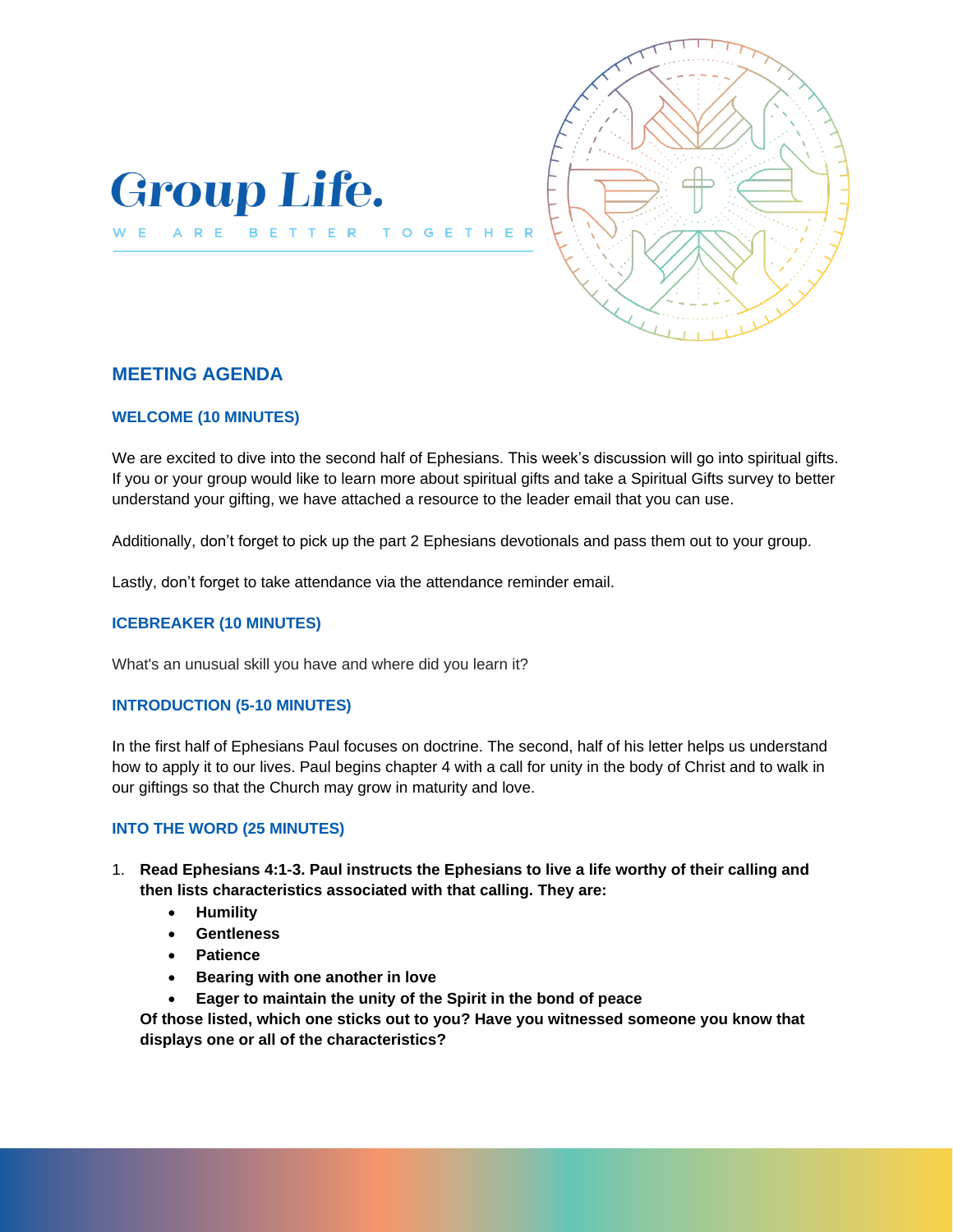# **Group Life.**

BETTER

T O

ARE



#### *H.O.S.T. GUIDANCE*

[Answers will vary. The characteristics listed are humility, gentleness, patience, bearing with one another in love, and eagerness to maintain the unity of the Spirit in the bond of peace. Humility is not thinking less of yourself, it's thinking of yourself less. - C.S. Lewis. Gentleness allows us to interact with others in ways that are less harsh, more caring, considerate, and tender in our actions and words. Patience: "But I received mercy for this reason, that in me, as the foremost, Jesus Christ might display his perfect patience as an example to those who were to believe in him for eternal life." 1 Timothy 1:16 Bearing with one another in love: "Greater love has no one than this, that someone lay down his life for his friends." John 15:13 Eager to maintain the unity of the Spirit in the bond of peace: "Complete my joy by being of the same mind, having the same love, being in full accord and or one mind." Philippians 2:2

**2. Read Ephesians 4:7-12 and Romans 12:3-8. According to these passages, what do you see as the importance of Spiritual Gifts?**

#### *H.O.S.T. GUIDANCE*

*[You or your group may not be familiar with spiritual gifts. They are God-given abilities that enable us to love, build, and grow the Kingdom of God here on earth. Every believer has received a gift from God. These gifts are different than talents in that Spiritual gifts are received, are given at the time of salvation, and are used to build up the church. In contrast, talents are strengths that come naturally to us. If you are unaware of what your gifts are you will become aware of them as you grow in your faith and service to Him. 1 Peter 4:10 states, "Just as each one has received a gift, use it to serve one another as good stewards of the varied grace of God." Though spiritual gift surveys are not perfect indicators of how you have been gifted by God they can be useful in understanding areas of strength that can better help you understand your gifting.]*

## *3.* **Read Ephesians 4:11-14 and Romans 16:17-18. According to this passage, why is it important to build unity in the church and use the spiritual gifts that we have been given by God?**

#### *H.O.S.T. GUIDANCE*

*[Answers will vary. Some people are endowed with gifts of teaching, preaching, and so forth. It is crucial to the health of Christian congregations that these members use their God-given talents appropriately. At the same time, different members of a church have different abilities. The community of believers functions best when all of those individual pieces are working together, through their unique roles.]*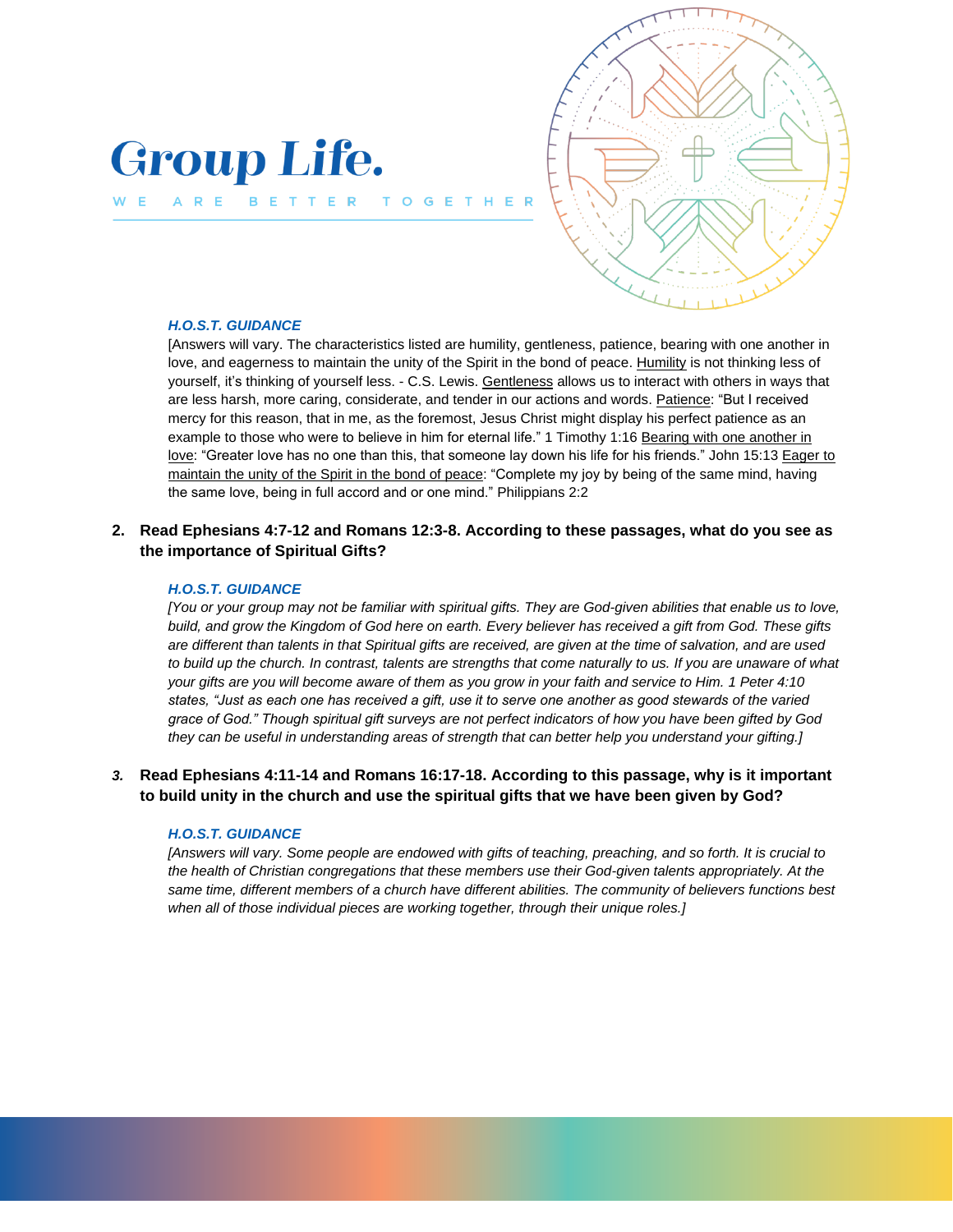

BETTER



## **APPLICATION (25 MINUTES)**

ARE

W E

1. **Read Ephesians 4:4-6 Here, Paul stresses the importance of unity within the local church. What message does a fragmented church send to a skeptical world? What would it look like to be a source of unity for the local church?**

TO G

E

#### *H.O.S.T. GUIDANCE*

*[Answers will vary. Unity in the church is about coming together to form something bigger. It's recognizing that we're stronger together than we are individually. It's enjoying fellowship with each other. Unity in the church doesn't necessarily happen automatically. As with any relationship, we have to work continually at building and maintaining this unity. Our common identity is in Christ as described in Galatians 3:28. "There is neither Jew nor Greek, there is neither slave nor free, there is no male and female, for you are all one in Christ Jesus."]* 

## **2. Take a few moments to discuss the spiritual gifts listed in the resource attached to the leader email.**

#### *H.O.S.T. GUIDANCE*

[Spiritual Gifts are found in Romans 12:6-8, 1 Corinthians 12:4-11, and Ephesians 4:11. They are administration, apostleship, discernment, encouragement, exhortation, evangelism, faith, giving, healing, hospitality, knowledge, leadership, mercy, miracles, pastoring, teaching, serving, and wisdom. Focus the conversation on helping your group to understand the gifts. For those who know their gifts encourage them to share how they practically put them into practice.]

**3. Read Ephesians 4:15-16 and 1 Corinthians 13:1-3. Paul speaks to the importance of love as we mature and use our giftings. Based on these passages what makes the presence of love so vital for the unity of the church?** 

#### *H.O.S.T. GUIDANCE*

[Answers will vary. *Biblical church growth results from every member of the body fully using their spiritual gifts, in submission to the Holy Spirit, and in collaboration with other believers. Love is the foundation that*  helps us walk in our calling as suggested in Ephesians 4:1-3. We will display humility, gentleness, patience, *and unity when love is a part of all that we do.* John 13:35 states, "By this, all people will know that you are my disciples if you have love for one another."]